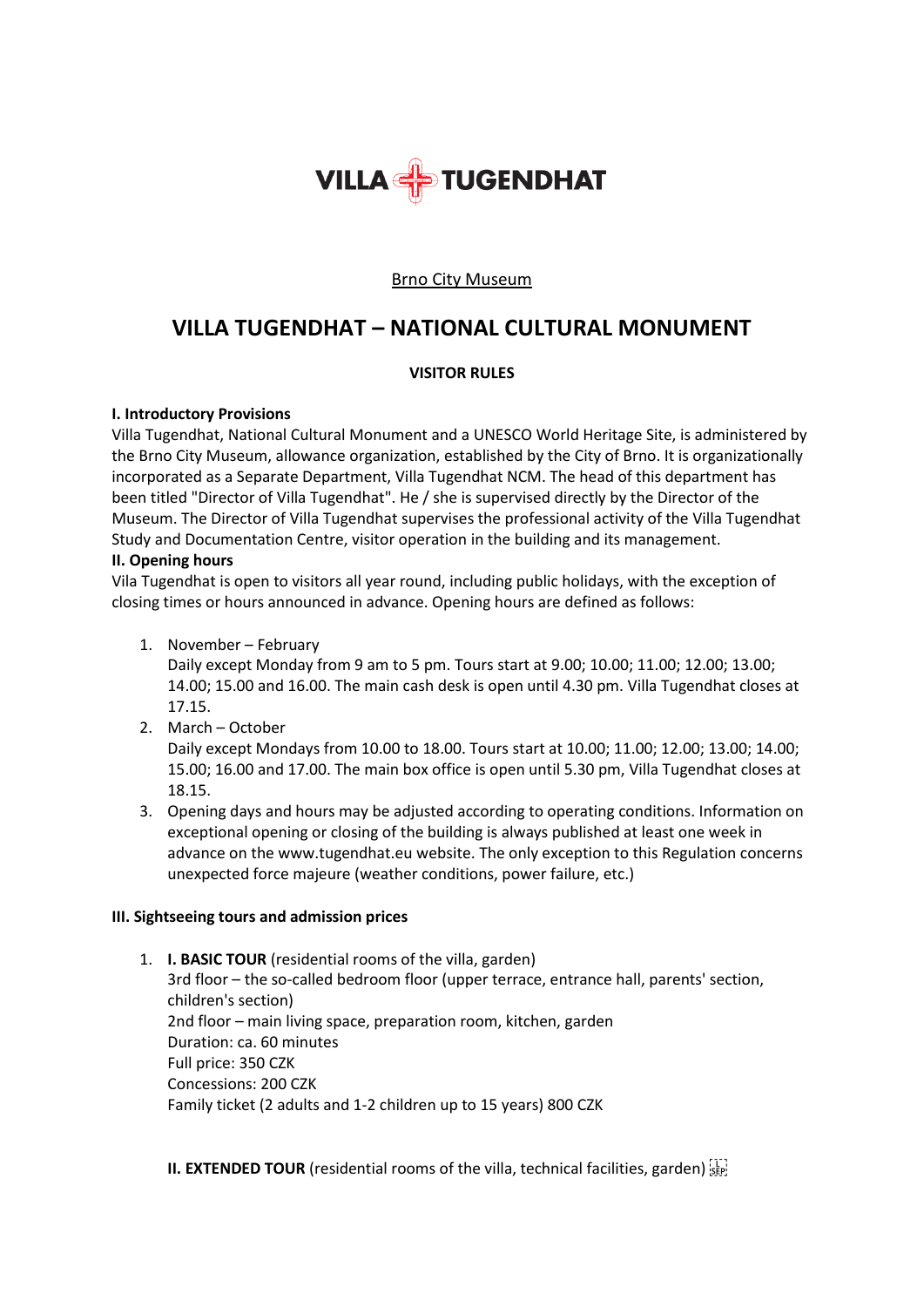Extension of the Basic Tour including the technical facilities of the villa (air-conditioning engine room; boiler room; retractable windows engine room; laundry; darkroom; moth chamber) Duration: 90 minutes Full price: 400 CZK Concessions: 250 CZK Family ticket (2 adults and 1-2 children up to 15 years) 950 CZK

**III. GARDEN TOUR** (a tour of the garden is included in the Basic and Extended tours) [17] On opening days and in suitable weather conditions it is possible to buy a one-off ticket to the garden and visitor centre with an exhibition, for 50 CZK. Ticket validity is limited by Villa Tugendhat opening hours on the day the ticket was issued.

2. Admission to the accessible parts of the building is subject to an advance payment. The admission fee is determined by a valid price assessment issued by the Brno City Museum. The assessment is available at the cash desk. The admission fee can be paid: a) in Czech currency or by credit card at the cash desk when paying for a group of 16 or more persons.

b) via online sale, in compliance with the Terms and Conditions of the Brno City Museum published in the internet application.

c) through an invoice which must be issued at least 14 working days before the date of the tour. Payment must be credited to the Museum account at least 1 working day before the date of the tour. Failure to meet the due date will result in automatic cancellation of the reservation.

- 3. By purchasing a ticket, the visitor undertakes to respect the Visitor Rules and follow the instructions of the employees of the site or other employees of the Brno City Museum.
- 4. The validity of the ticket is forfeited if the visitor does not arrive in time to start the tour. Purchased tickets cannot be returned.
- 5. Visitors are obliged to present the ticket upon arriving for the sightseeing tour, keep it for the entire duration of the tour and re-submit it upon request.
- 6. Entitlement to admission concessions applies to:

– pupils and students (up to 26 years of age, having presented a valid student card with their photo)

- lecturers and teachers (valid ITIC is required)
- senior citizens over 65 years and holders of ZTP and ZTP/P cards
- Family admission: 2 adults and 1-2 children under 15 years
- children from 2 to 6 years: single admission 20 CZK
- 7. Free admission is granted to: ICOM, the Association of Museums and Galleries of the Czech Republic and the Society of Art History card holders, accompanying persons of the ZTP card holders, children under 2 years of age, holders of the DOCOMOMO card.

# **IV. Tour of the building**

- 1. The guided tours of the interior take place exclusively with a Villa Tugendhat guide. The guided tour is included in the entrance fee. For capacity and safety reasons, a tour group may contain a maximum of 16 persons; an exception may be granted in justified cases only by the director of Villa Tugendhat or the director of the Brno City Museum.
- 2. Children under 15 years of age are permitted to enter the building only if they are accompanied by adults who are responsible for the compliance of their behaviour with the requirements of the visitor rules.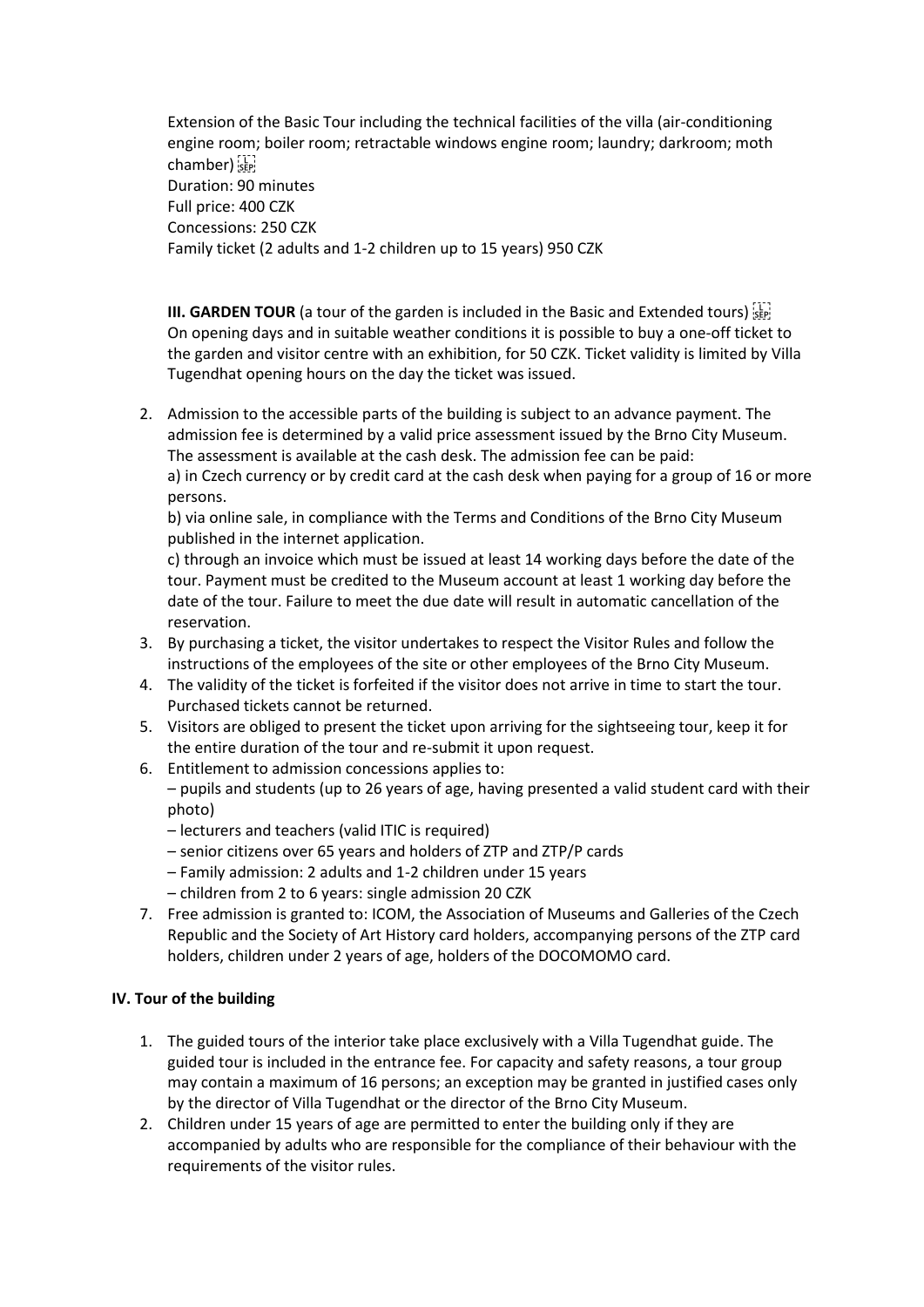- 3. Visitors are permitted to access only the areas intended for the public. Entering areas closed to the public is forbidden and the Brno City Museum is not liable for any damage caused by violation of this prohibition. Areas that are not accessible to the public are marked.
- 4. Prior to starting a guided tour, visitors are acquainted with the principles of safe movement in the building and in the adjacent garden and are obliged to follow them, observe the information on the safety marking, the risk of falling, tripping, bumping (i.e. slanted or narrow passageways, unevenness on the floor, glass surfaces, etc.).
- 5. It is forbidden to touch electrical wiring boxes, signalling devices and fire extinguishers for safety reasons.
- 6. Upon authorization of the director of the Brno City Museum or the director of the Villa Tugendhat, a special tour may be organized in exceptional cases for a minimum of 5 and a maximum of 16 persons. If the tour is organized during working hours, the entrance fee is increased by a special surcharge of 100% of the entrance fee. If the tour takes place outside of business hours, the extra tour fee is 200%. Exceptions to the surcharge may be granted only by the director of the Brno City Museum or by the director of Villa Tugendhat. Payment options follow the same principles as a regular tour.

## **V. Other use of the premises**

Any other use of the premises of the building is carried out solely with the permission of the Director of the Brno City Museum or the Director of Villa Tugendhat and based on a prior contract, which includes the Operating Rules for Renting the premises of Villa Tugendhat. Any request of this nature must be submitted in writing sufficiently in advance.

#### **VI. Protection of cultural heritage and security of collections**

- 1. Visitors are obliged to behave with dignity during the whole period of their stay, in accordance with the historical and cultural significance of Villa Tugendhat, with the utmost consideration toward the material property of this cultural monument and of other visitors.
- 2. Visitors are obliged to obey the instructions of the employees of the site or other employees of the Brno City Museum. In case of disobeying an instruction or order issued in the interest of visitor safety, protection of the facility, its fitting and equipment, or in the case of disturbing other visitors in the group, the visitor will be expelled from the premises without compensation. In addition, the visitor runs the risk of being sanctioned according to generally binding regulations.
- 3. Persons reasonably suspected of intoxication or ingestion of other narcotic substances, and persons in heavily soiled, inadequate or inappropriate clothing, or persons with strongly antisocial behaviour shall not be allowed access to the premises.
- 4. It is forbidden to damage or endanger the building, its fittings and equipment, the garden or any other property within the premises. It is particularly prohibited to:

a) touch the walls and surfaces, exhibited objects, to write or paint on the walls and panels, engrave into them or otherwise damage them in any way;

b) sit in the seating furniture;

c) tamper with the controls of windows, blinds, fittings and other technical equipment of the building;

d) leave the defined route, move away from the guide and the group or disturb them or the guide's speech with noise (talk, music, singing, use of mobile phones and transistor receivers, loud speeches, etc.) or make it difficult for other visitors to see;

e) handle open fire anywhere on the premises;

f) smoke, eat, drink and chew chewing gum anywhere on the premises, enter with ice cream, drinks, etc.;

g) pick flowers, break branches of trees and shrubs;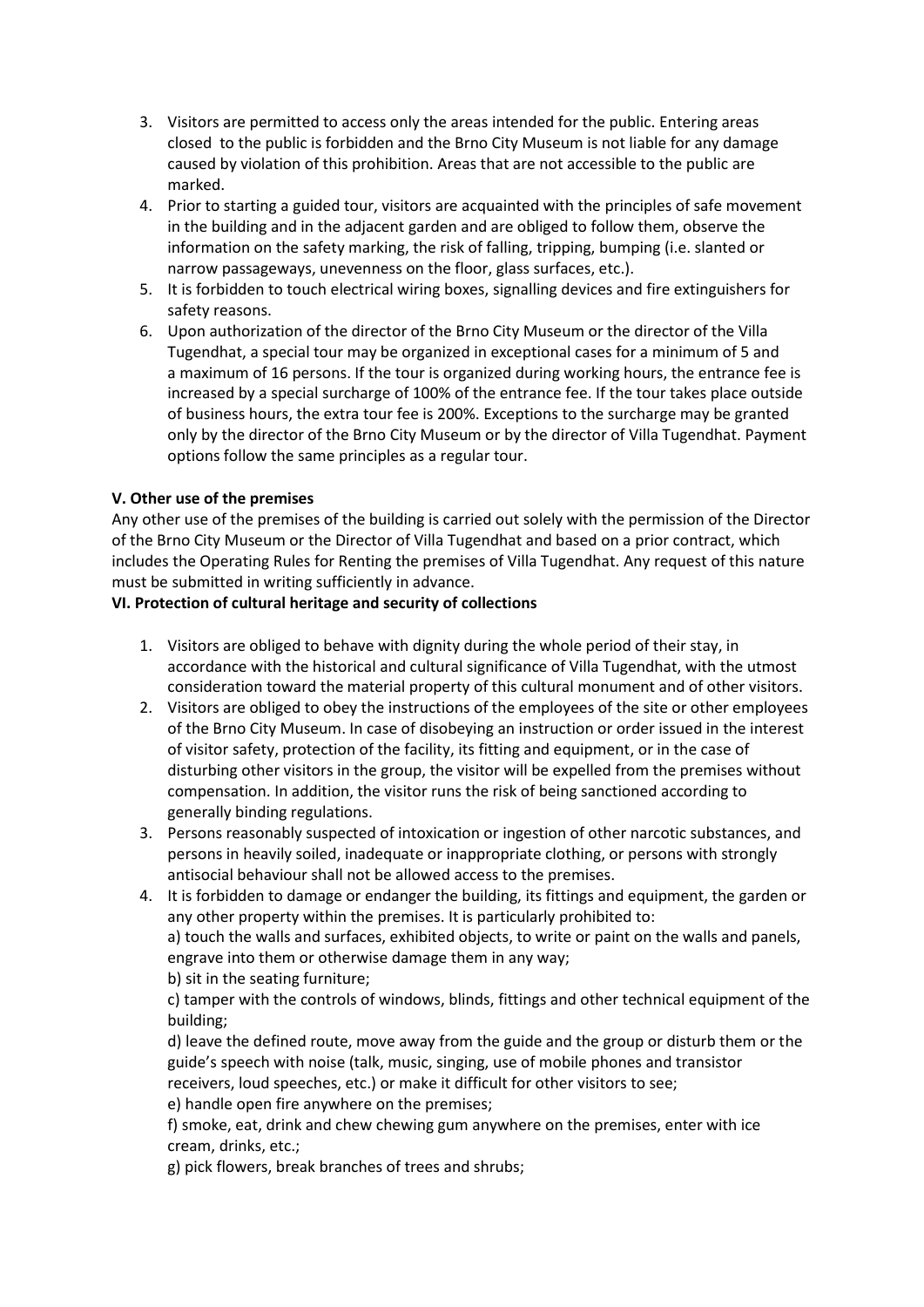h) throw away litter;

i) enter the interior in stiletto heel shoes, with luggage and umbrellas; j) enter the premises of the building with live animals, drive vehicles and bring bicycles and strollers into the interior; wheelchair access to the interior is permitted. Failure to comply with these prohibitions may result in an expulsion from the premises without compensation for admission.

5. At the moment of discovery of damage or loss of equipment or fittings of the building during a tour, all visitors who are in the premises at that time are obliged to comply with all security measures (or even a personal search carried out by members of the Police of the Czech Republic).

# **VII. Photography and filming**

- 1. Photography and filming (including mobile phones) for private purposes is permitted without using a tripod and other accessories (light, source) after paying a fee of 300 CZK per person. The use of photographs for commercial, educational, cultural, scientific, promotional purposes etc. is not considered private use.
- 2. Photography and filming for non-private purposes is possible only upon prior written request and with the consent of the director of the Brno City Museum.
- 3. The use of any photograph or film material without permission shall be dealt with by legal means.
- 4. Journalists who take photos for professional purposes may only take them after receiving a valid accreditation. Information on accreditation is available on the Villa Tugendhat website in the Media section.
- 5. The Brno City Museum warns visitors that Villa Tugendhat and the objects contained therein are copyrighted works under the copyright law for which the term of copyright has not yet expired. These items are protected by law and, subject to the exceptions and limitations stipulated by the Copyright Act, may not be used without permission (license) granted by authors or their heirs through a contract.

# **VIII. Final Provisions**

- 1. Visitors may submit their wishes, complaints, comments or praise by writing in the Guest Book, which is available from the director of Villa Tugendhat, or they may contact the Brno City Museum in writing.
- 2. The liability of the Brno City Museum for any damage incurred to visitors is governed by generally binding regulations.
- 3. The Brno City Museum is not liable for accidents and damage resulting from the breach of the Visitor Rules.
- 4. Compensation for damage caused to the equipment and fitting of the building or other property of the Brno City Museum shall be recovered from the person who caused the damage.
- 5. In justified cases, only the director of the Brno City Museum may grant an exemption from the Visitor Rules.